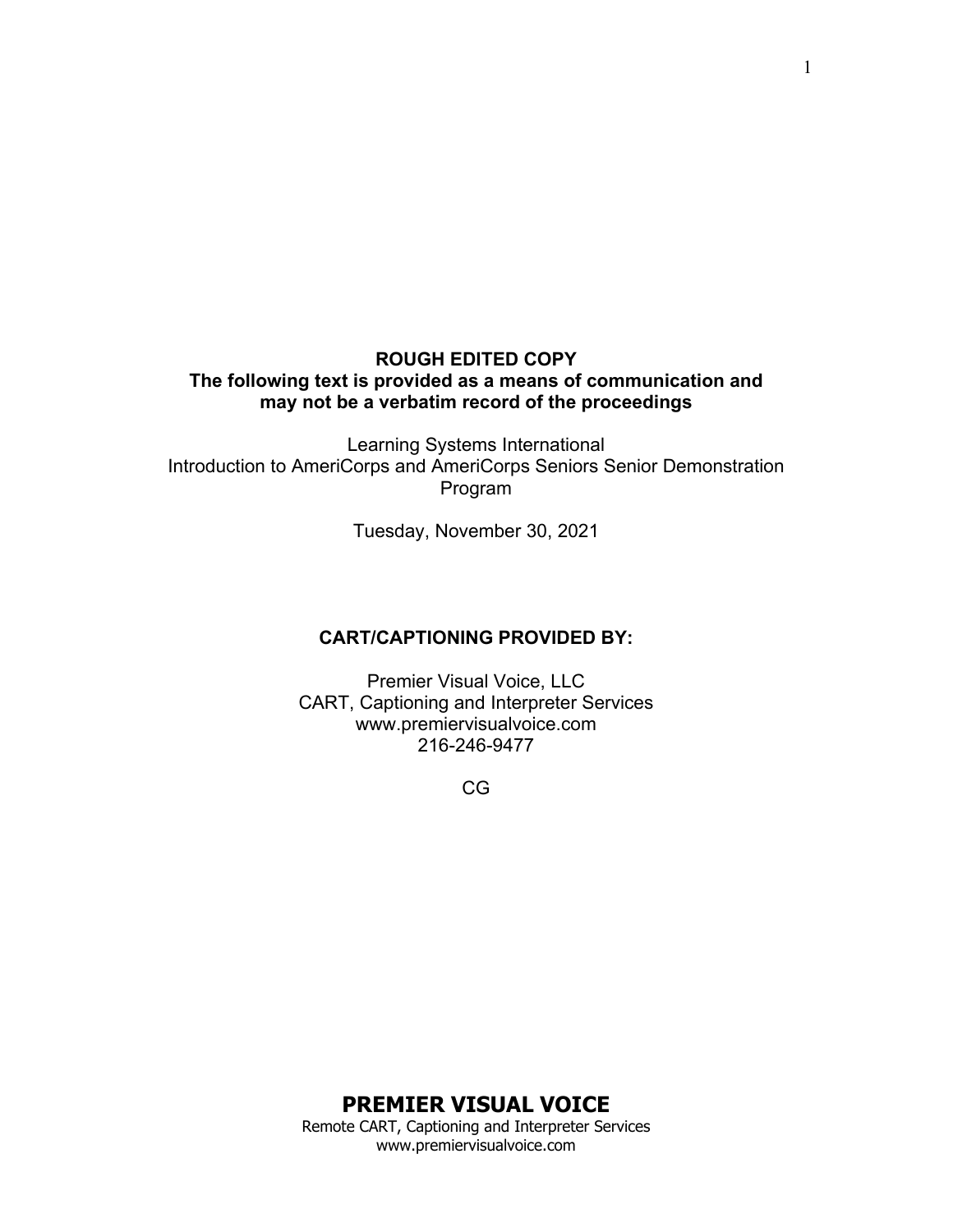15:26:47 [Music]

15:32:54 >>Recording in progress.

15:33:07 >> Good afternoon everyone and welcome to today's session, Introduction to AmeriCorps and AmeriCorps Seniors Senior Demonstration Program.

15:33:17 My name is Linda Cook and joining me today is Kalynn Evans. We are both with AmeriCorps Seniors.

15:33:46 I'm going to quickly go over a few house rules. All lines are on mute. If you have questions for us, we ask that you please put them in the Q&A box.

Otherwise, all responses in the Chat will be directed to everyone so we all have the benefit of seeing your response.

15:33:53 If you have technical problems, please let Jeff know. He is our staff person on today to help us with technical issues.

15:34:00 And the slides and the recording of this will be available on AmeriCorps.gov.

15:34:18 This presentation is a series of training opportunities that we will have over the next couple of weeks.

15:34:23 Some of these will be repeated, as well. Today's session is on the introduction to AmeriCorps and AmeriCorps Seniors SDP program.

15:34:44 You will note that tomorrow and the following day we will go into more depth about Notice of Funding Opportunity for ARP, AmeriCorps Seniors, SDP program.

15:34:52 As well as talk a little bit more in detail about the actions of some of the work that some of our SDP programs have been doing.

15:35:12 Very quickly, here is what we hope to accomplish today. We hope to provide some basic information about AmeriCorps, formerly known as the Corporation for National and Community Service.

15:35:21 We are going to review the Senior Demonstration Program objectives and key information to consider.

## **PREMIER VISUAL VOICE**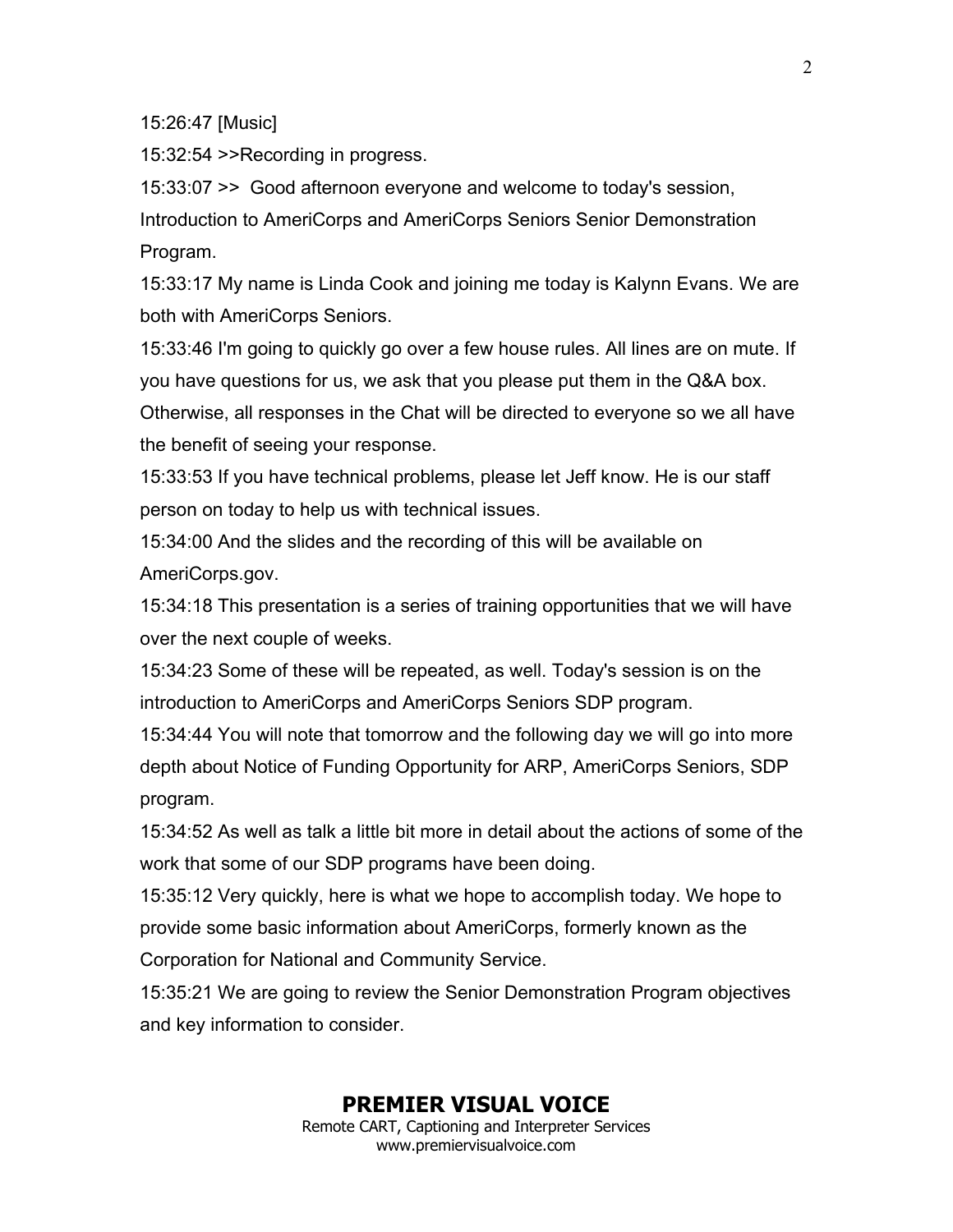15:35:32 As I mentioned, the session is a precursor to tomorrow's session that will cover the Notice of Funding Opportunity for The American Rescue Plan in more detail.

15:35:50 If you are not already familiar with AmeriCorps and AmeriCorps Seniors, we hope that this presentation today will answer all of the questions you have about National Service.

15:36:00 If you are familiar with us we want you to walk away with this as a refresher and know what your place is in National Service.

15:36:34 AmeriCorps, formerly known as the Corporation for National and Community Service, is the federal agency responsible for civic engagement-that means we lead civic engagement through service and volunteerism.

15:36:34 Through grantmaking efforts, and national days of service in the United States.

15:36:34 We help millions of Americans improve their lives and the lives of their fellow citizens through service.

15:36:56 We do that mostly by working hand-in-hand with local partners to tap the ingenuity and can-do spirit of the American people, to tackle our country's most pressing challenges.

15:36:56 Our mission is to improve lives, strengthen communities, and foster civic engagement through service and volunteering.

15:37:25 What is National Service? National Service is the opportunity to volunteer your time and talent to make a difference in people's lives and get things done for America.

15:37:25 Through AmeriCorps and AmeriCorps Seniors, individuals of any age can serve our country and their community by putting their valuable skills to use. 15:37:52 You may be familiar with AmeriCorps. AmeriCorps is the federal agency that engages people in service for a set period of time, where they often serve in their communities and serve anywhere in the United States.

15:37:58 People of all ages can serve in different types of AmeriCorps programs, but they tend to skew a little bit younger than our program.

# **PREMIER VISUAL VOICE**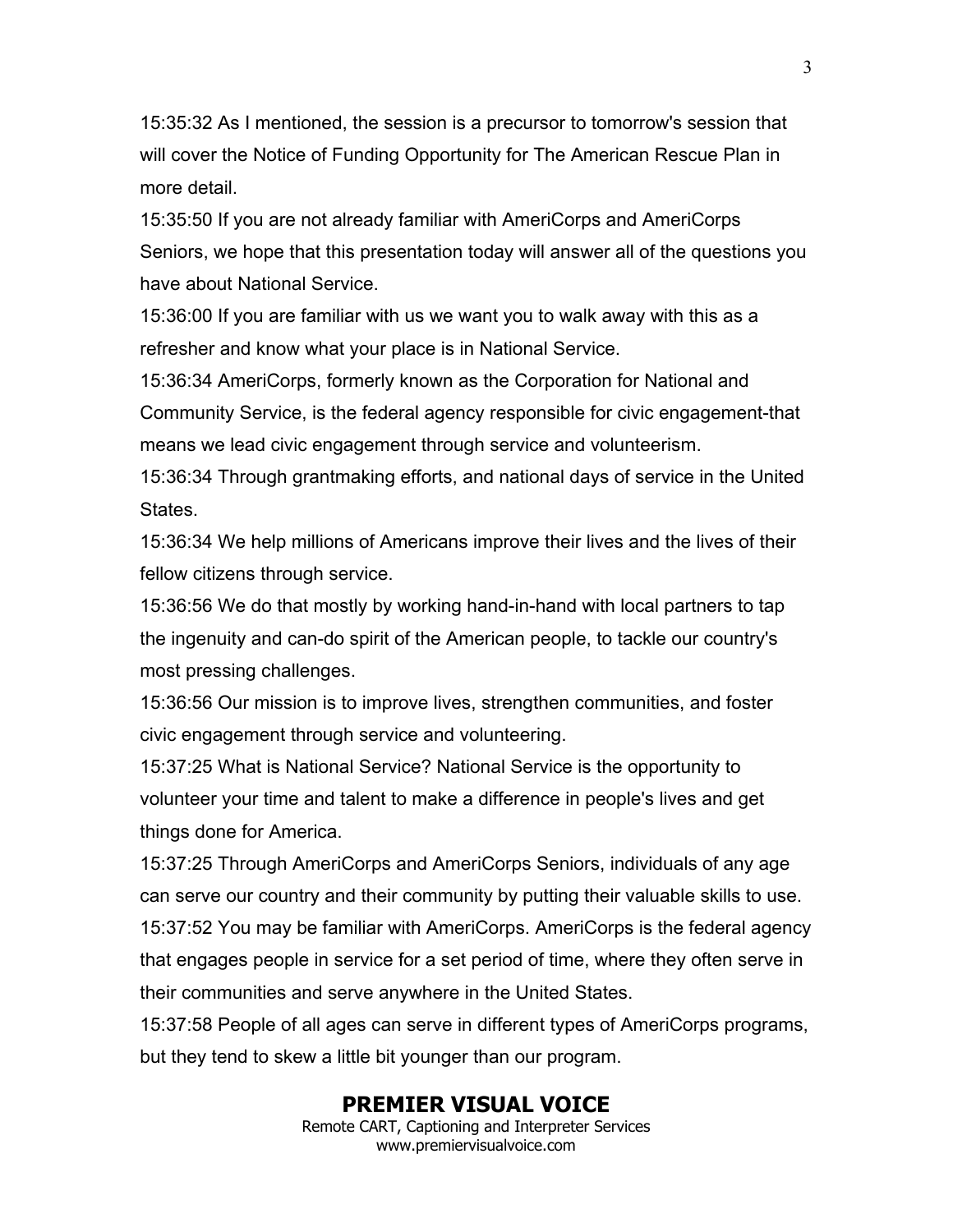15:37:58 AmeriCorps Seniors is specifically geared toward volunteers who are 55 and older.

15:38:10 AmeriCorps encourages volunteerism through national days of service such as Martin Luther King Jr. Day of Service and the September 11 Day of Service.

15:38:30 If you want to learn more about AmeriCorps generally, you can visit our website listed there. AmeriCorps.gov and check out some statistics on National Service in your state, your regional area, and through social media.

15:38:46 It is also the location that you can go, we will cover some things later. It is at this website that you can sign up for future training opportunities.

15:39:03 I'm going to talk a little bit about our AmeriCorps Seniors three traditional programs. They are separate and distinct from the Senior Demonstration Program.

15:39:13 The first one we will discuss is the Foster Grandparent program or FGP.

15:39:18 This program engages older Americans as role models and mentors to help children with special and exceptional needs.

15:39:21 Eligible volunteers in the program may receive a small stipend to defray the cost of service.

15:39:49 Our second program is the Senior Companion Program or SCP, which provides assistance and friendship to adults who have difficulty with daily living tasks such as shopping or paying bills, helping them maintain independence in their homes.

15:39:51 Again, eligible volunteers receive a small stipend for their service. 15:40:12 For RSVP, all of our programs engage individuals 55 and older in service, that is really the core of our third type of program, RSVP.

15:40:32 It was established in 1971 and it engages people 55 and older in a wide variety of volunteer activities.

15:40:32 Essentially, if you can think of a volunteer doing it, there is probably an RSVP program volunteer serving in that capacity now.

## **PREMIER VISUAL VOICE**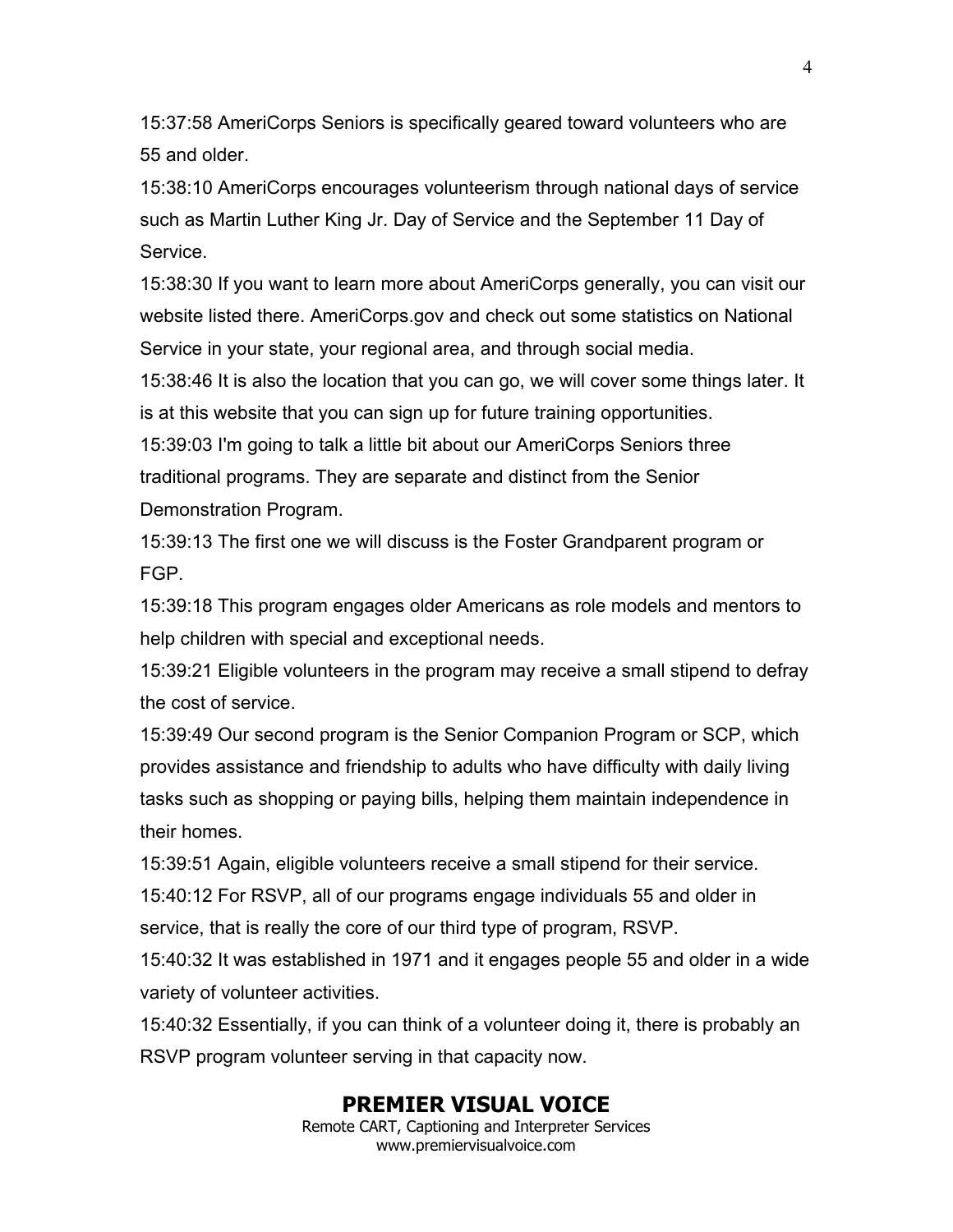15:40:54 It was really built to meet community needs. It's very flexible and also all of RSVP program volunteers, focus on one specific area. RSVP volunteers can tutor children, renovate homes, assist victims of national disasters, and do other things.

15:41:03 Now I'm going to talk a little bit about the Senior Demonstration Program.

15:41:16 Senior Demonstration programming allows us to expand our program reach in a way that's different from our standard three types of programs.

15:41:28 I mentioned that FGP focuses primarily solely on adults 55 and older that are tutoring kids.

15:41:38 Exceptional kids and the SDP program may have seniors serving kids with exceptional needs, as well as serve their parents.

15:42:01 Like providing parenting tips or homework assistance tips. The Senior Demonstration Authority, which governs the Senior Demonstration Program, allows us to fund innovative programming.

15:42:11 The expectation is that the activities will be carried out by seniors, but the program has a new innovative twist to demonstrate the power of senior volunteers to make significant contributions in their communities.

15:42:19 In general as well as - we will discuss tomorrow how we can move toward recovering from this pandemic.

15:42:36 There is some bullet points that kind of illustrate Senior Demonstration Program.

15:42:36 It can be described as a hybrid of our three programs, but with a twist. 15:42:51 SDP has the capacity of creating a different type of program to engage folks over the age of 55, to be engaged in community driven interventions that address unmet community needs.

15:43:05 We have a few demonstration programs currently that are zero-dollar grants, meaning they receive no funds from AmeriCorps.

15:43:13 And some Senior Demonstration Programs are state driven, state defined and state-funded.

# **PREMIER VISUAL VOICE**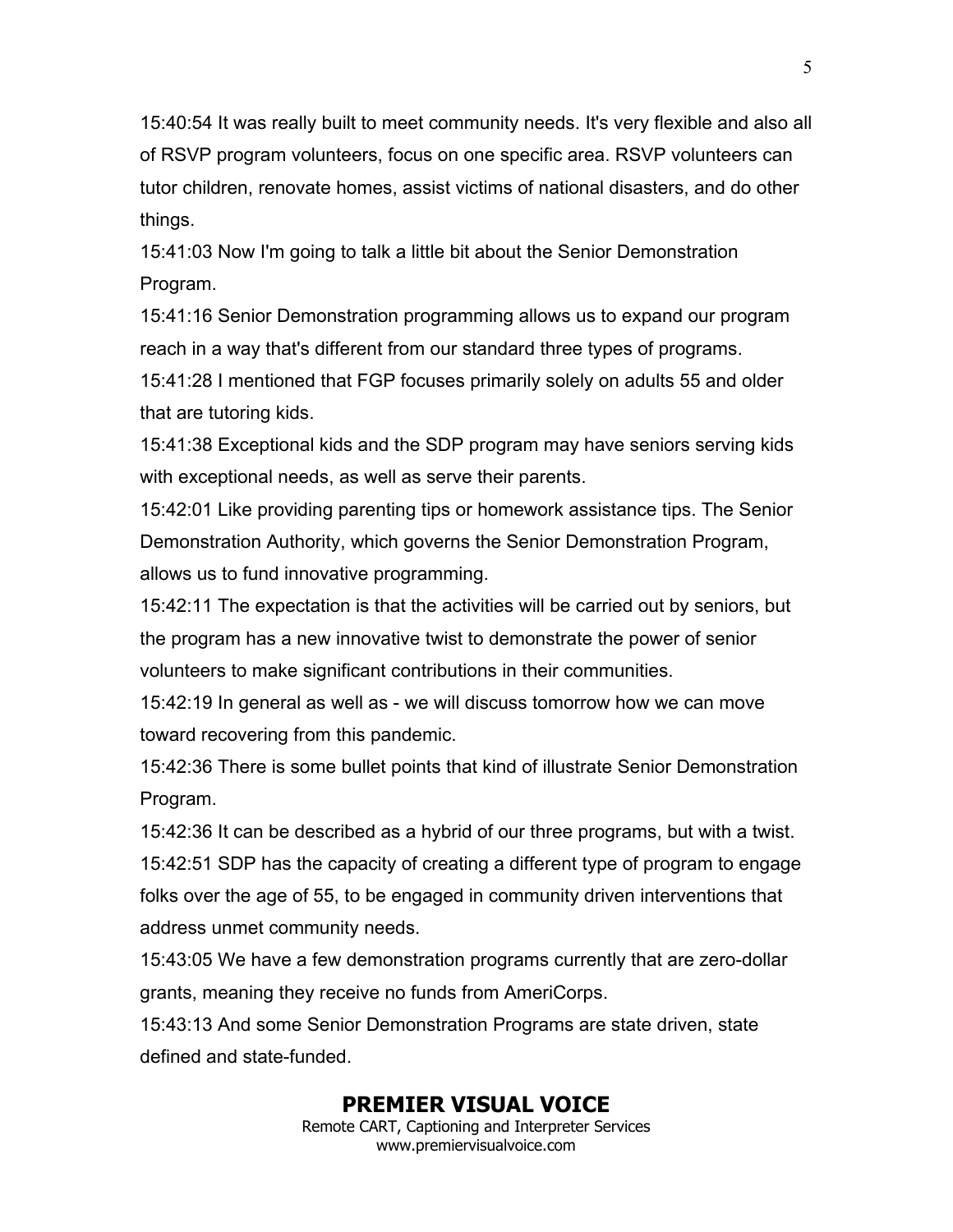15:43:27 For example, we have several programs in Texas and Michigan that have Senior Demonstration grants where there is no federal dollars being used to fund the program, it is all being funded by the state.

15:43:39 Let's talk a little bit about the Senior Demonstration Program and where you can get more information about it.

15:44:06 One of the things that we are going to do this year is to really use the Senior Demonstration Program to help us amplify funding that we received from the American Rescue Plan.

15:44:24 As I told you, our Senior Demonstration Program's really give us the flexibility to use our senior power to respond to areas in pressing needs in communities.

15:44:34 What we want it to do is introduce the AmeriCorps Seniors American Rescue Plan competition.

15:44:53 Some key points, and these will be gone over in greater detail tomorrow, the AmeriCorps Seniors rescue plan notice opened on November 1. It is currently on our website right now.

15:45:04 It is our call for new applicants or organizations that do not have a current grant with AmeriCorps Seniors, to respond to community-based needs. 15:45:30 Illuminated as a result of the COVID-19 pandemic. We are looking for efforts to help local communities recover from the pandemic, as well as applications that established education that may have been lost as a result of the COVID pandemic.

15:45:43 Vaccination and vaccination education efforts, and particularly to reach different communities or hard-to-reach communities.

15:45:53 We are also looking for applications that actively engaged in removing structural racial inequities, advanced racial - and increase opportunities to achieve sustainable change in communities.

15:46:04 One of the things that we know as a result of the COVID-19 pandemic, a lot of the racial inequities really were highlighted or magnified, if you will.

## **PREMIER VISUAL VOICE**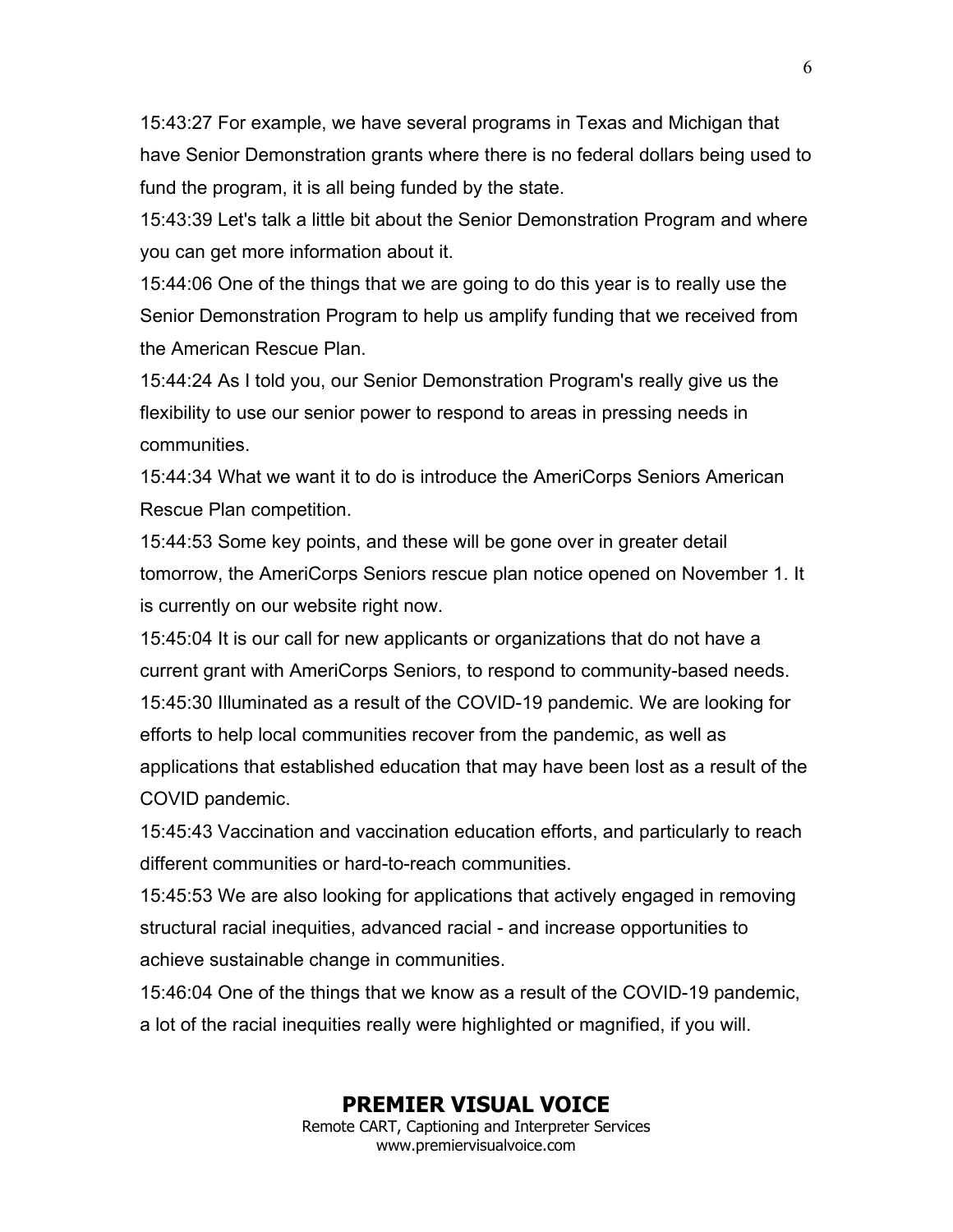15:46:16 As a result of the numbers of deaths that occurred or people who were significantly impacted by the COVID-19 virus.

15:46:33 We would like to receive applications for programming that really helps us a little bit more about issues around racial inequity.

15:46:51 Applicants are also encouraged to propose programming anywhere in the United States. Some of you who may have received funding from us in the past know that traditionally our programs focus specifically in a specific Geographic Service Area.

15:46:58 With this opportunity, you can apply for funding in any county, city, or town.

15:47:13 Applications are - we are hoping to receive applications that propose programming in the priority service areas that are identified and Appendix A. 15:47:23 These are areas where there is high poverty or areas where we currently do not have AmeriCorps Seniors programming.

15:47:49 AmeriCorps Seniors will be programming our ARP funding in accordance with section 231 of the DVSA, which authorizes the Director of AmeriCorps Seniors to make grants to public and nonprofit organizations for the purpose of demonstrating.

15:47:57 Innovating activities involving older Americans as volunteers and for testing whether older American volunteer programs may contribute to new objectives or certain national priorities.

15:48:12 The specific legal authority, the Senior Demonstration is 42 5028. 15:48:23 By exercising this authority AmeriCorps Seniors will encourage innovation --.

15:48:33 Innovation as communities recover and Build Back Better.

15:48:46 You'll notice on the screen if there are questions that folks have regarding the American Rescue Plan Senior Demonstration Program, they are encouraged to send them by email to the email address there.

#### **PREMIER VISUAL VOICE**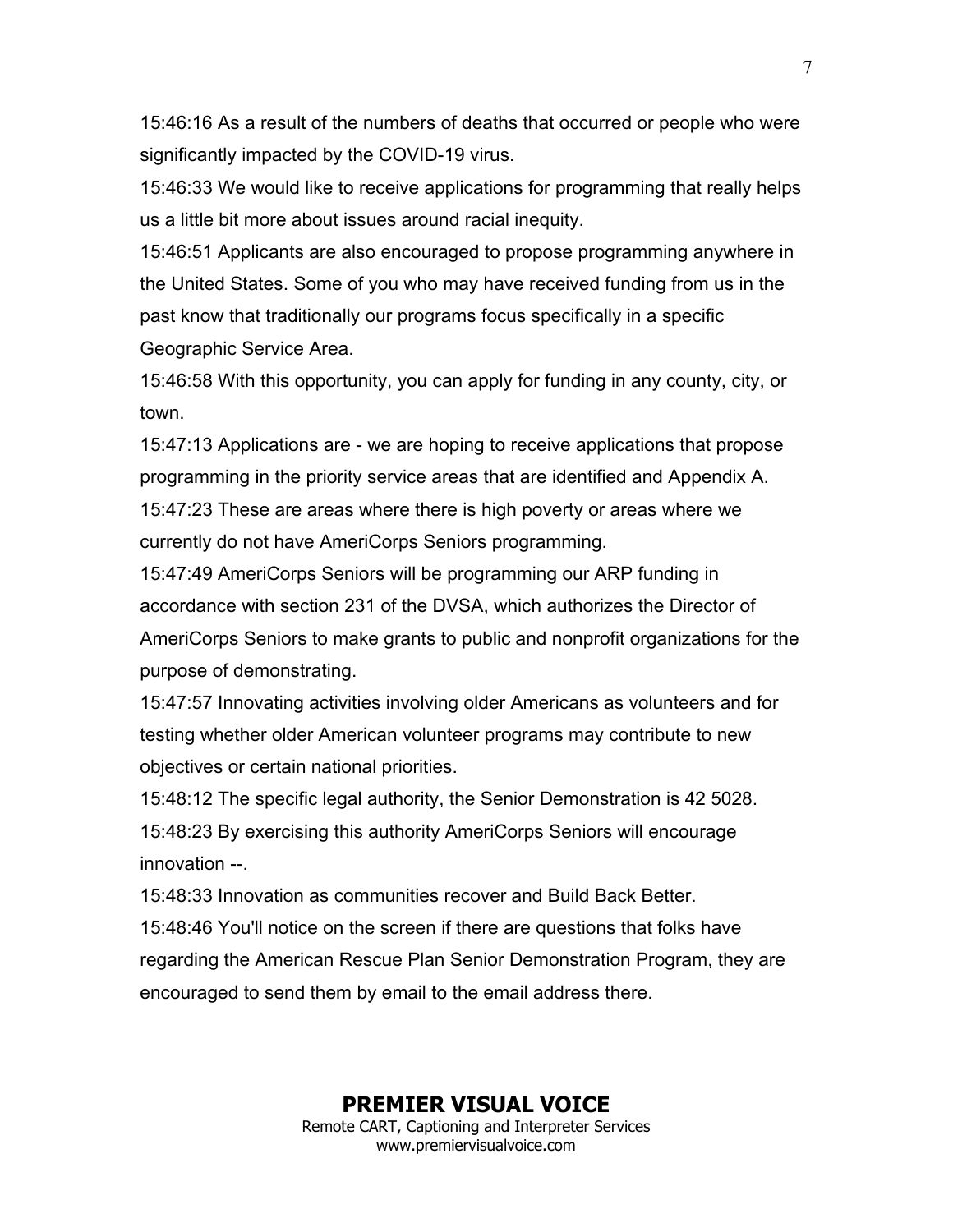15:49:06 AmericanRescueSDP@cns.gov and for more information and to review any of the resources, as it pertains to the American Rescue Plan, there is a link that is provided.

15:49:29 I do want to take a step back and highlight how different the Senior Demonstration Program is in comparison to our traditional FGP, SCP and RSVP programs.

15:49:48 We are looking for programs that maybe takes the best of FGP, the best of Senior Companion's, RSVP, combines them in some way and is really innovative and interesting - unmet needs in communities.

15:49:51 All of the participants who serve volunteers are over the age of 55. 15:50:09 One of the things that makes our RSVP programs different, if you will, is that the agency is looking at what lessons can we learn as a result of this type of programming?

15:50:27 What are things-does it call for us to develop a new program, or are there things that we can learn to strengthen our core three programs?

15:50:43 We are really looking for innovative practices through this line of programming. There would not be a federal program if we did not go over some rules and regulations.

15:50:51 We wanted to make sure that you are aware of some of the rules, as it applies to all of our programming.

15:51:03 The code of federal regulations is the source of the requirements that govern our grants in our grantmaking.

15:51:22 Please go to the website as noted there. It is the Code of Federal Regulations website, ECFR.gov to review their rules and regulations.

15:51:27 There's also plenty of links on our website that talk specifically about some of these rules and regulations.

15:51:44 If you are ever lucky enough to receive a grant from our agency, you will become very well-versed in the Code of Federal Regulations, specifically 200.

## **PREMIER VISUAL VOICE**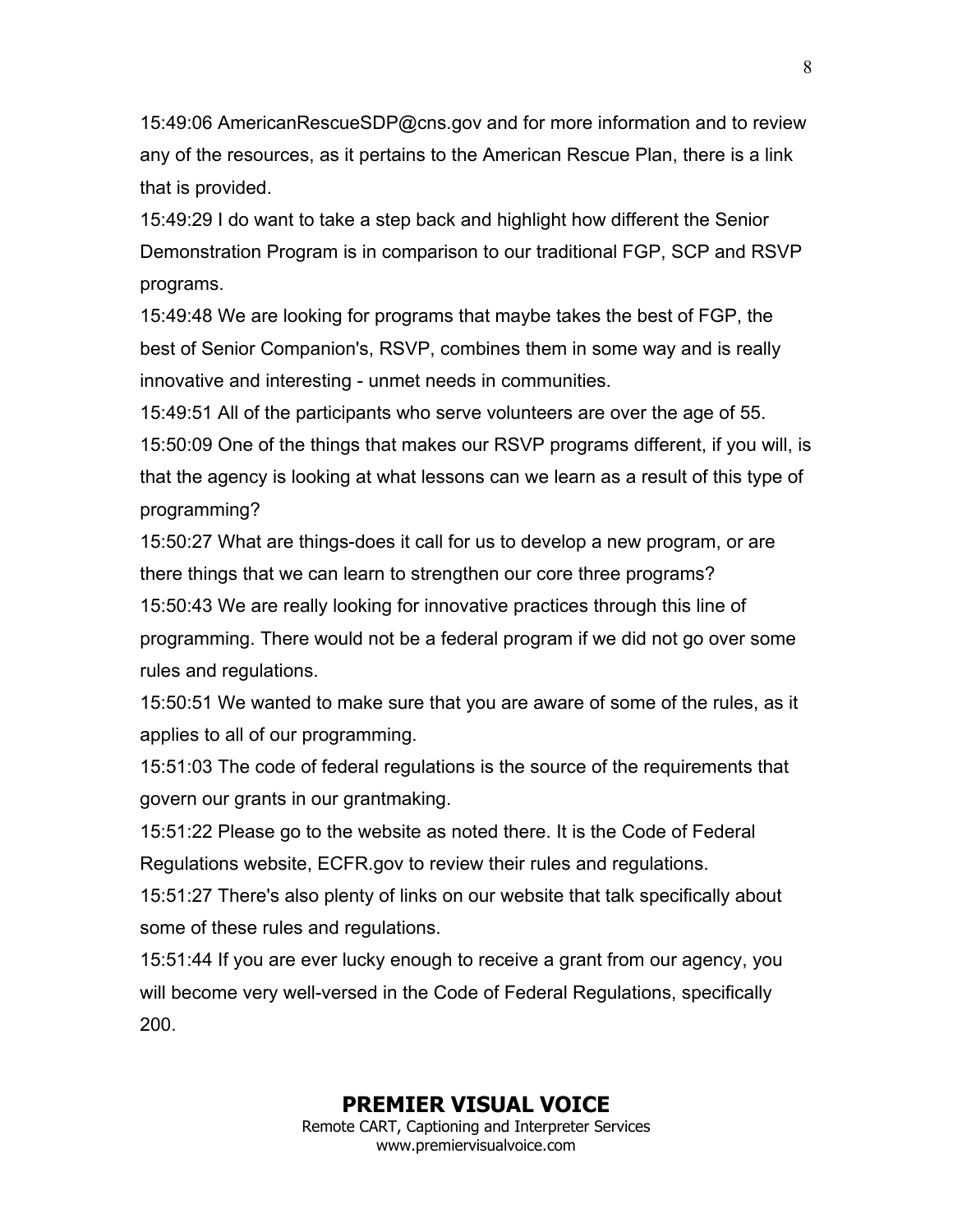15:52:15 The fiscal responsibilities for all of our grantmaking. Some of the things that are key regulations that carry across all of our programs, including the Senior Demonstration Program, is that there are specific service activities that are prohibited.

15:52:28 Your Program Design, you are not allowed to present something that replaces paid staff.

15:52:35 No political activity can occur at all during any time on grant time. 15:52:45 There is also a requirement that no religious activity occurs for our programming.

15:52:59 We also have National Service Criminal History Check Requirements for all of our programs where funds are being used to pay staff or volunteers. 15:53:07 There is a link that goes into great detail about the Criminal History Check costs or requirements.

15:53:32 If you are interested in applying for SDP program or any of our programs really, I highly suggest that you go to this site and review this information, so that you are well aware of the requirements to conduct criminal history checks on both staff and paid volunteers.

15:53:48 I think we have a little bit of time for Q&A. I see some questions that are in the Q&A. I'm going to ask Colin to help me with those questions.

15:54:10 >> One is, when I look at Appendix A, I see the counties that we serve are not located on it.

15:54:10 Can you still apply if your county is not shown in the appendix? 15:54:25 >> For SDP programming, for the American Rescue Plan, yes. You can apply for any county that is recovering from COVID. If it's not on Appendix A, it's fine.

15:54:41 The ones that are on Appendix A are ones that are a priority for us, if you will, because they address communities where there is a high need or a community that we don't currently have an AmeriCorps Seniors program. 15:54:56 >> If AmeriCorps Seniors already has a presence in my area, can our organization still apply for the American Rescue Plan senior program?

## **PREMIER VISUAL VOICE**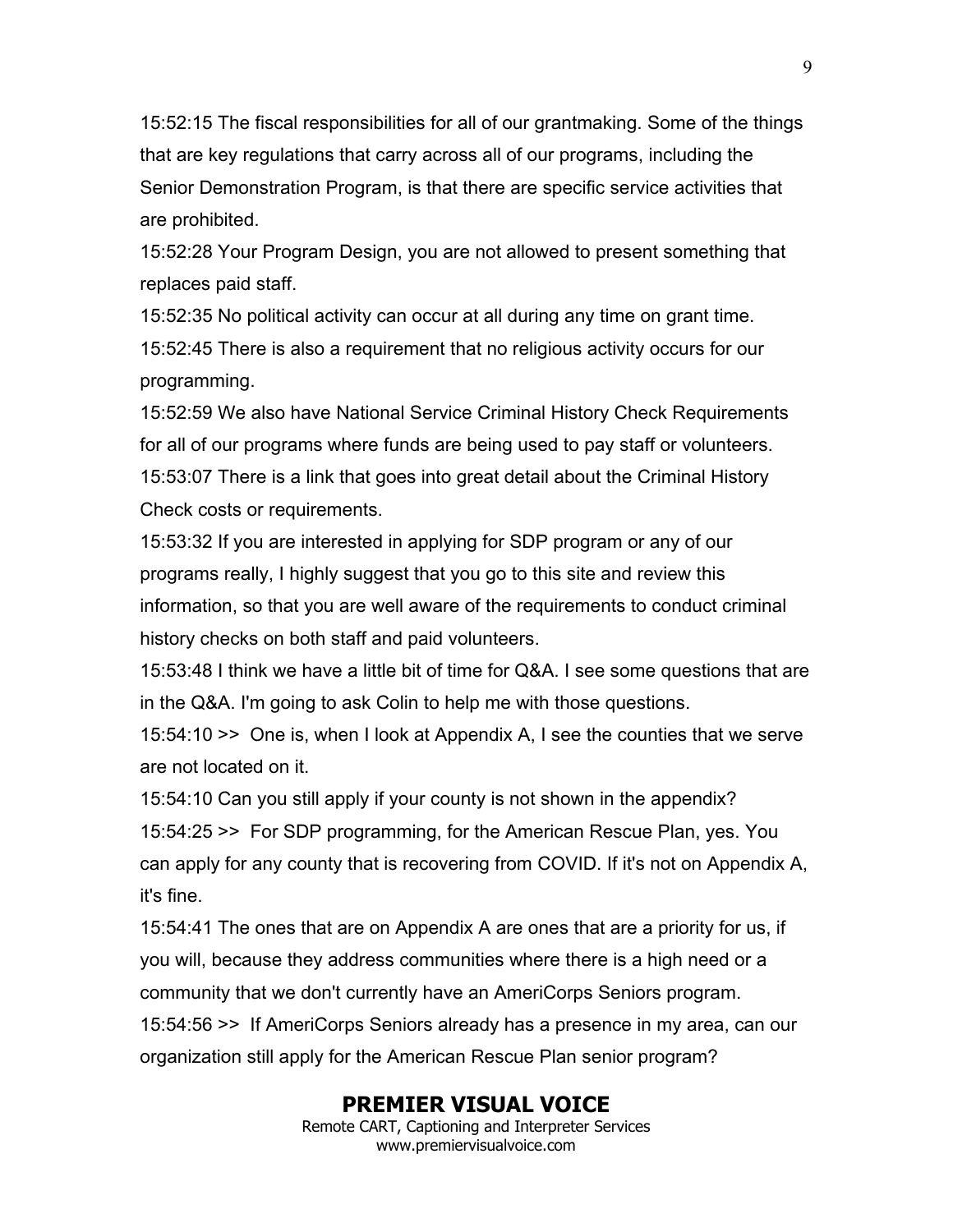15:55:09 >> Yes. Yes, you can still apply. Provided that you are not doing the same thing that that organization is doing in the community.

15:55:32 I imagine that since the ARP, SDP notice is specifically calling out recovery from the COVID pandemic, both financial, economic and health challenges that may have arisen, there is a good chance that what you are providing is different.

15:55:49 >> The next question. When you say all volunteers have to be over 55, can there be volunteers under 55 funded by other sources?

15:56:20 >> Like I said, the SDP program model is we are looking for innovation, so if you have a volunteer that is under the age of 55 that are serving alongside the volunteers who are 55, as long as they are not-their activities are not counted towards the performance measures.

15:56:23 And the progress reports that are required from our programs, I think that that is fine.

15:56:35 >> Do we have to turn away volunteers that are younger?

15:56:59 >> Our funds can only be used to support volunteers who are over the age of 55. However, there is a volunteer component where younger volunteers are engaged with older volunteers.

15:57:07 And those younger volunteers are not being compensated in any way by the grant. I'm sure that is something that we can learn from.

15:57:18 >> Thank you. Is there matching requirement for the Senior

Demonstration Program grant?

15:57:41 >> I knew someone would ask me that question. There is a 10% match required for this program. We will get in greater detail about that during tomorrow's training.

15:57:51 >> Are the grant funds to be used to stipend volunteers?

15:58:00 >> Not sure I understand.

15:58:14 >> Are grant funds able to be used to stipend volunteers?

15:58:21 >> Yes. They should be used to provide the stipend, unless you have state funds, they can also be used, as well.

# **PREMIER VISUAL VOICE**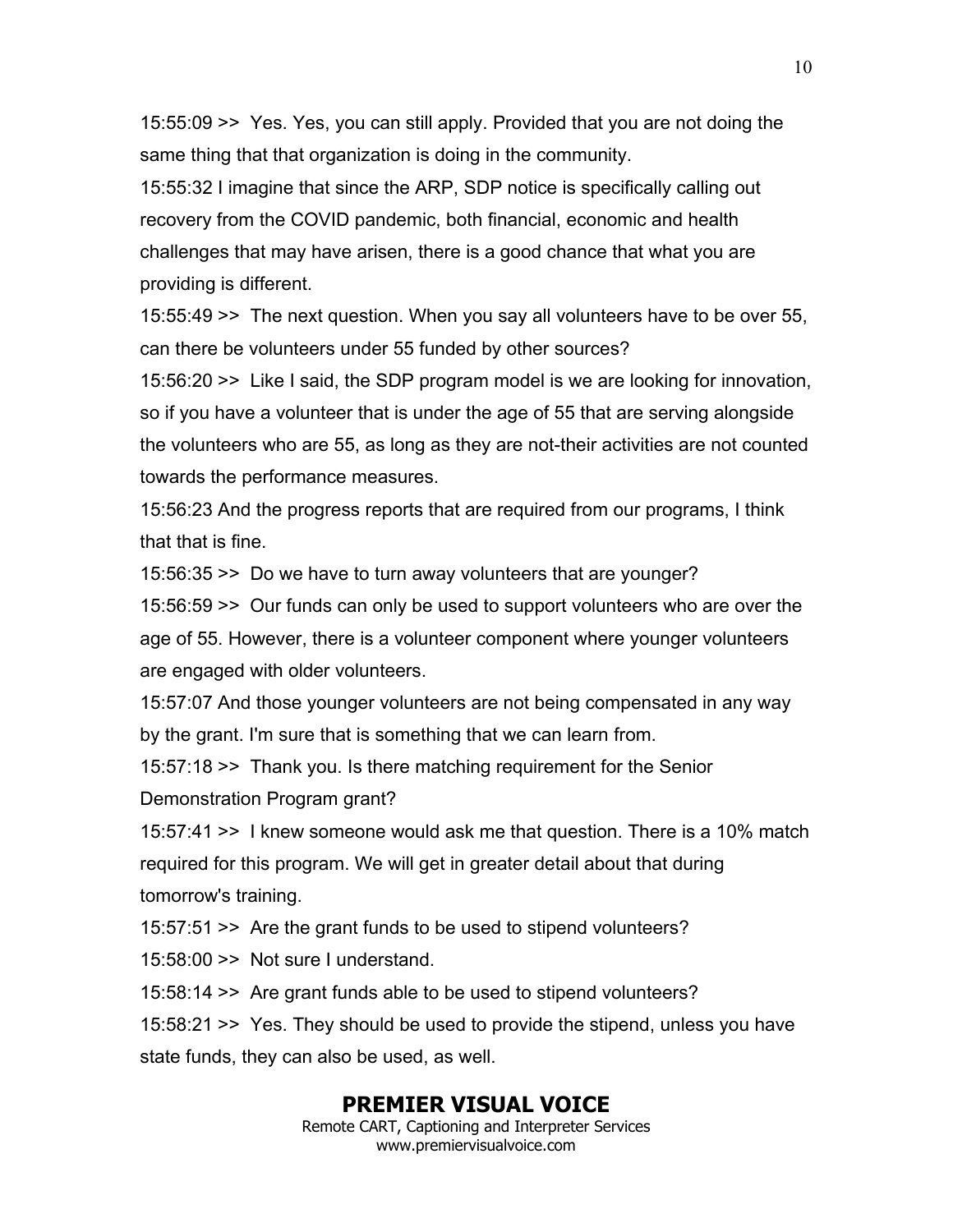15:58:29 >> There is a request to please define a paid volunteer.

15:58:40 >> A paid volunteer? Perhaps that means with the stipend, as well. 15:59:01 >> I will try to answer it this way. If I don't answer the question, please provide some clarification. Two of our programs, the Foster Grandparent and the Senior Companion Program provide a small stipend.

15:59:27 That amount is provided, depending on how the agency's structure is. It could receive a stipend once a week or twice a week, once every two weeks or once a month. It just depends on how the sponsoring organization's payroll is set up and handled.

15:59:48 It's not a salary, and a little bit of money to kind of help with some of the cost of volunteering.

15:59:48 People can use it to pay for gas to get to the service location or things like that.

15:59:55 Is that what the question is pertaining to, what we mean by paid volunteers?

16:00:17 >> Does no political activity mean you cannot interact with state legislatures or politics that interact with older people?

16:00:38 >> That means you can't do lobbying or legislative action. Of course, you can invite your elected officials to visit your program. Educate them about the great work and services being provided is one of the things we encourage and love to see happen.

16:01:00 The political advocated for a particular candidate or trying to engage in something to encourage folks to vote on a specific bill, those are the types of political activities that are not allowed to be using our federal dollars.

16:01:18 >> A similar question, this is about religious programming. I understand requirement that no funds can be used for religious activities, but that does not prevent us from having religion in our organizations?

16:01:29 As long as it is not on the grant time and effort. Whatever occurs outside of the grant time is your own personal business and the business of the organization.

# **PREMIER VISUAL VOICE**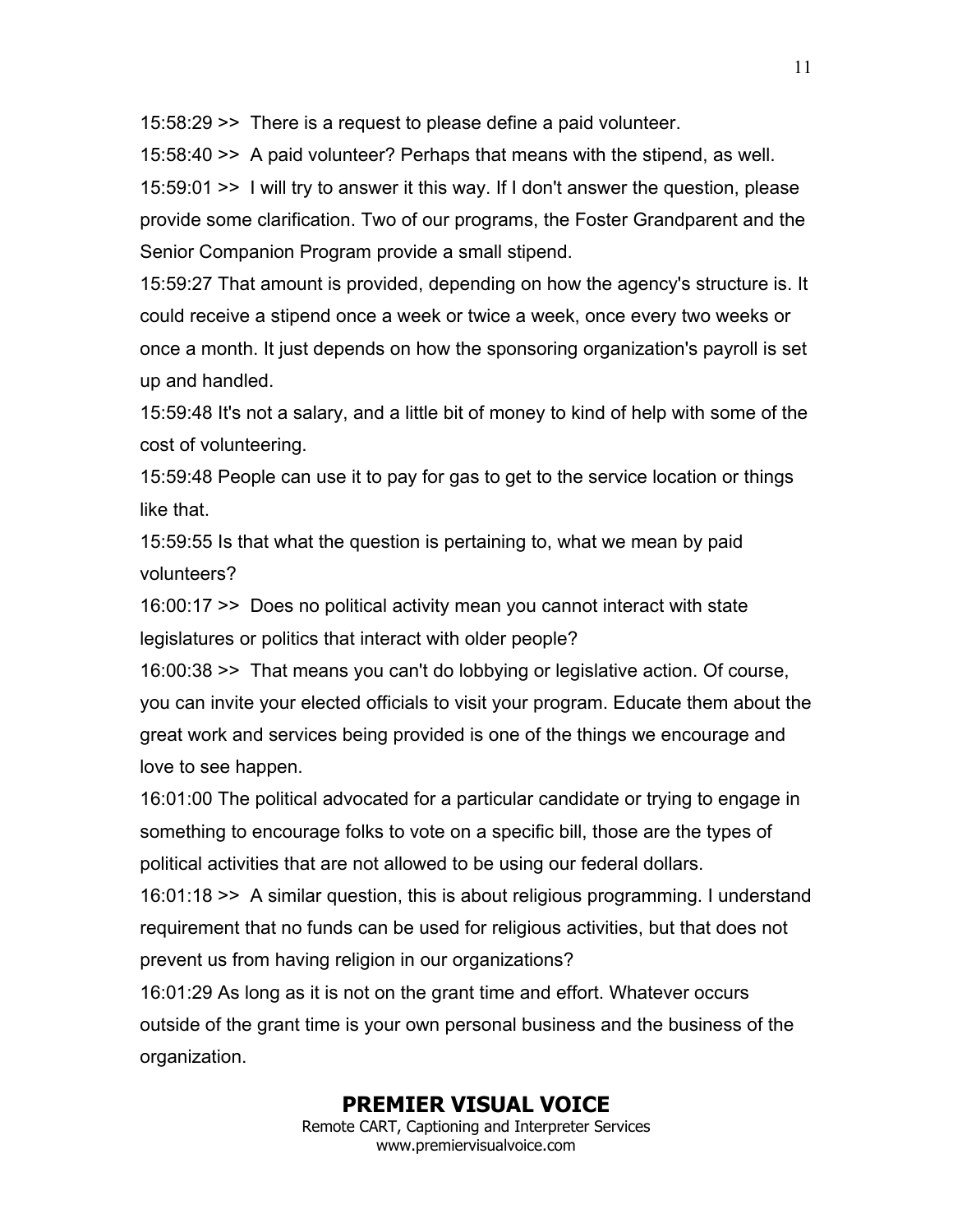16:02:03 The religious part speaks to requiring volunteers to participate in prayer service, for example. Or requiring volunteers to subscribe to a particular religious belief.

16:02:03 That is what we mean by religious activities.

16:02:22 >> The next one is if an organization is already receiving ARP funding through a different source, i.e. government agencies, are we still eligible to apply?

16:02:31 >> Yes. As long as it's not funding from AmeriCorps Seniors.

16:02:35 >> Just a quick reminder for those who are putting the questions in the chat, if you can use the Q&A feature, it helps us keep track of the questions easier.

16:02:43 >> What is the maximum number of senior volunteers one organization can apply for?

16:02:51 >> There is not a maximum number set.

16:03:15 >> Are there any questions specific to the design of an SDP program? A lot of these questions are related to the ARP notice, which we will go into detail about tomorrow.

16:03:21 Are there any general questions about the SDP program?

16:03:41 >> I am looking through a couple of the general questions. A couple questions about stipends that we already answered.

16:03:58 I have a question that says we received an RSVP and SDP grant in 2020 that is currently in operation.

16:04:03 I want to confirm that means we are not eligible for this SDP funding opportunity.

16:04:21 That would be the ARP funding opportunity, and that is correct. If you currently have a grant with us, then the opportunity to apply for the ARP funding was earlier this year.

16:04:35 So this third round of funding that we have now is for folks who don't currently have an operating grant with us or people who are brand new to our agency.

## **PREMIER VISUAL VOICE**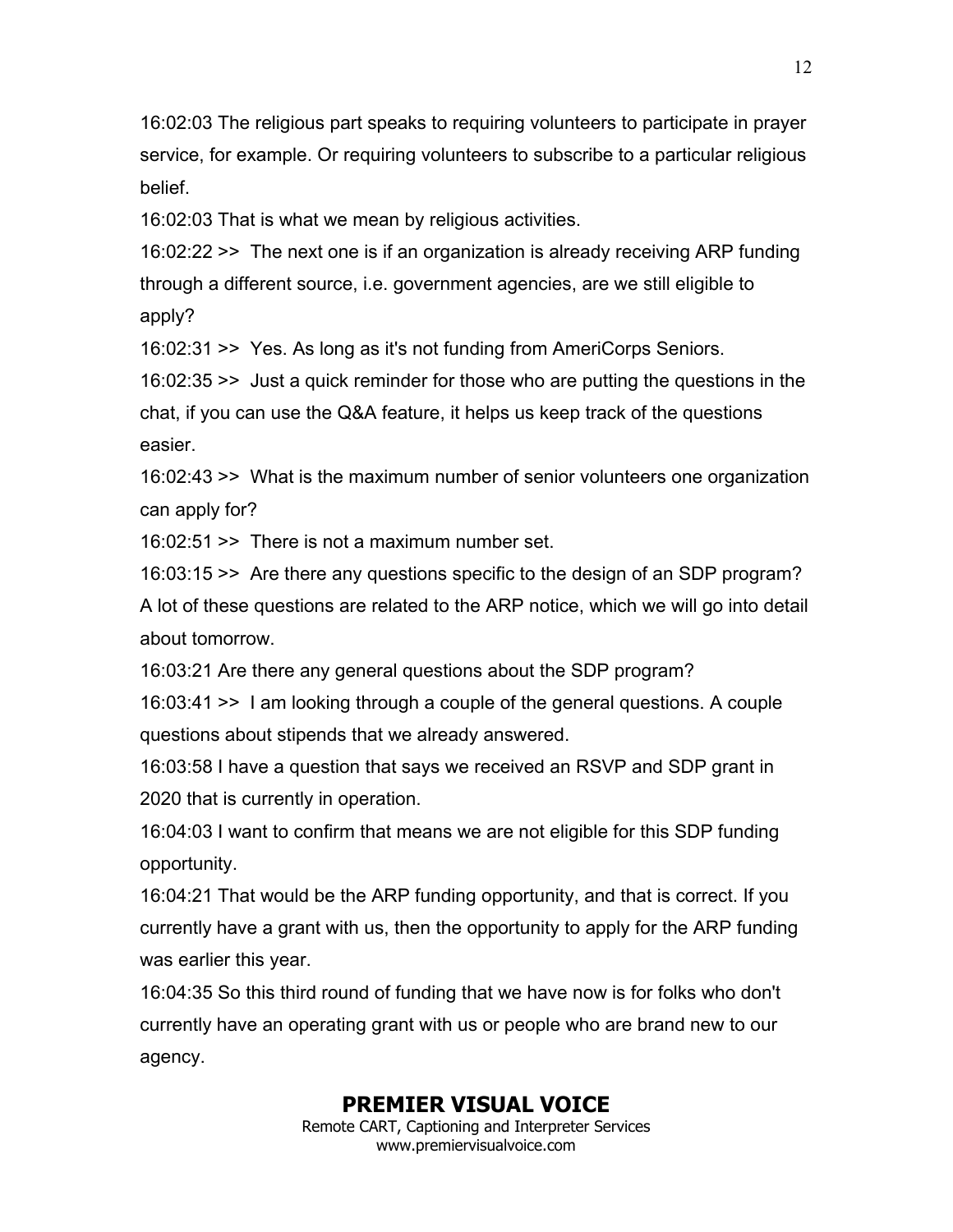16:04:57 >> There's a question about can you apply if you are a nonprofit. You have to be a nonprofit.

16:05:12 >> We have a question asking to clarify eligibility for those of you that already have a program, why they -- have a senior -- as well.

16:05:40 >> Under the ARP Senior demonstration project. Our intent is to bring on new funding. The second opportunity, Phase 2 for American Rescue Plan was open to current grantees.

16:05:57 That opportunity has closed. This third round --

16:06:34 >> Linda, I think we lost your audio. I think we temporarily lost Linda on the audio.

16:06:43 We will keep a record of the questions. Linda, are you there?

16:06:43 >> Can you hear me?

16:07:05 >> Yes. My internet glitched for a moment. For current grantees that are looking to do something specific to COVID, it's worth it to have a conversation with your Portfolio Manager.

16:07:11 The funding opportunity that exists right now is only for organizations that do not currently have a grant with us.

16:07:24 >> There is a question about how we can find out if there are any AmeriCorps programs running in our area.

16:07:48 >> There is a Path finder on our website. If you go to our AmeriCorps website, there is a link there to Path finder, which will list all of our areas where we have existing programs.

16:08:08 We also have on our general organization section, there is a press release section where we have previous practice announcements for grants that were awarded.

16:08:13 And organizations that received those awards are listed there, as well.

16:08:19 >> Any other questions that we can respond to today?

16:08:47 I do want to say, if there are specific questions to the NOFO,

tomorrow's session, we have a lot of folks that are registered, I think I saw over

## **PREMIER VISUAL VOICE**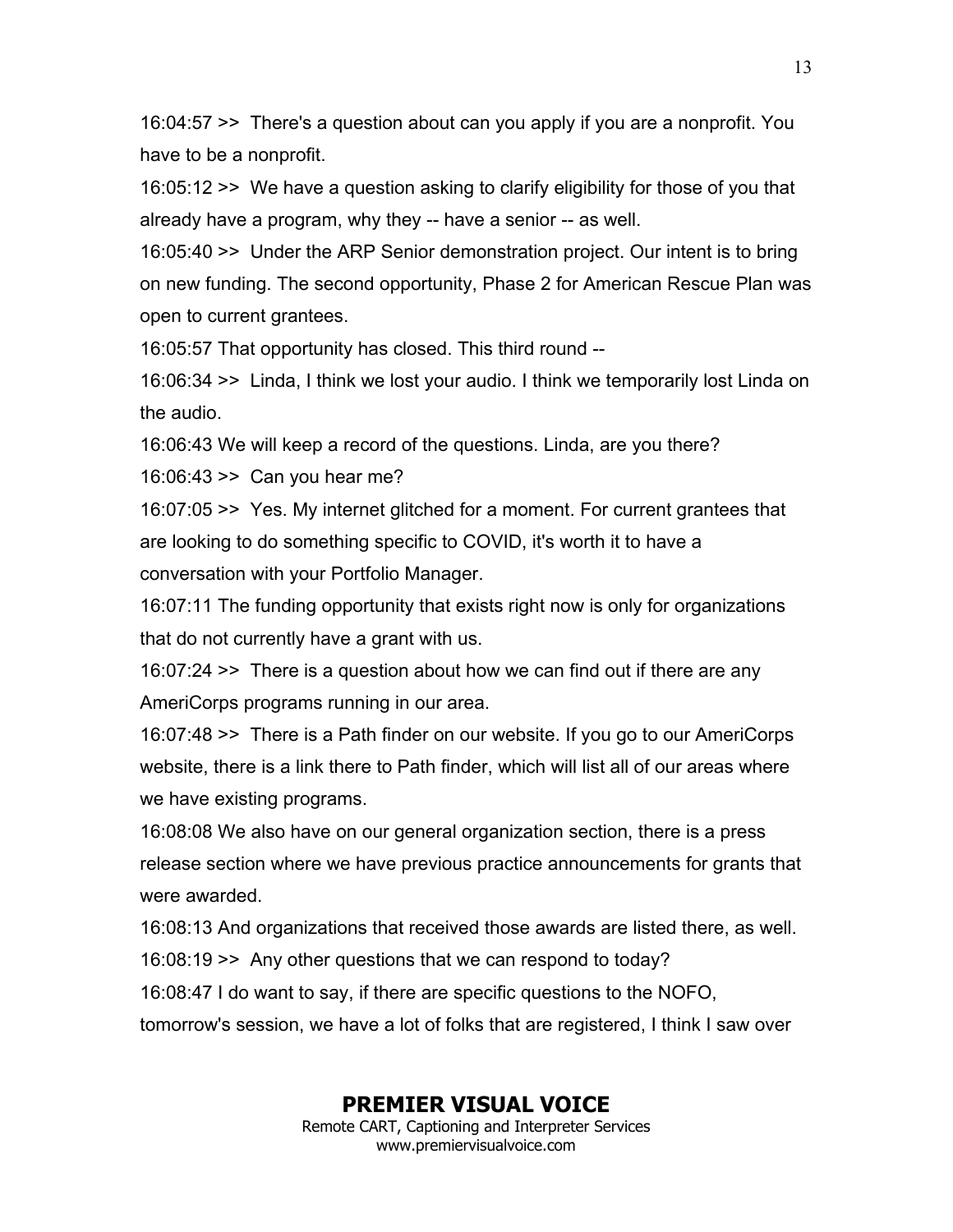300 people registered for tomorrow's session, that is the place to be if you have specific questions related to the Notice.

16:08:57 I will not be able to readdress those types of questions right now. That is for tomorrow. This session will also be repeated, I think sometime in January. 16:09:10 If you go to our website, it lists the second round of a lot of the sessions that will be made available for folks to sign up for at a later date, as well. 16:09:26 Linda, if you can reiterate where you can -- the priority areas? 16:09:34 >> Any priority areas will be listed in our Notice of Funding Opportunity, or NOFO.

16:09:45 If you go to our website, there is a tab that is for partnering organizations, if you scroll down a little bit, it lists all of the funding opportunities. 16:10:05 Every funding opportunity that we ever do, it will always list a priority area and always list priorities for things we are interested in taking a look at. 16:10:09 That is where you get all that information. That is across the board for anything that is funded by AmeriCorps.

16:10:22 If you're interested in looking at VISTA or other types of grantmaking programs that we have, you can find out their priorities there, as well.

16:10:52 >> Looking through some of the questions. This is for eligibility. We received an RSVP grant that is currently in operation. I want to confirm we are not eligible for this SDP funding opportunity?

16:10:57 >> You are not eligible for the ARP Senior Demonstration opportunity. 16:11:11 >> If you can one more time clarify about the Appendix A. If you are not listed, what does that mean in terms of the ability to apply?

16:11:31 >> The notice indicates that you can apply for any area, anywhere in the United States that you are looking to address a community need that has been a result of the COVID-19 pandemic.

16:11:45 Appendix A lists areas where, looking at census data and other stuff, we have identified as high poverty areas that we would like to see programming directed towards.

> **PREMIER VISUAL VOICE** Remote CART, Captioning and Interpreter Services www.premiervisualvoice.com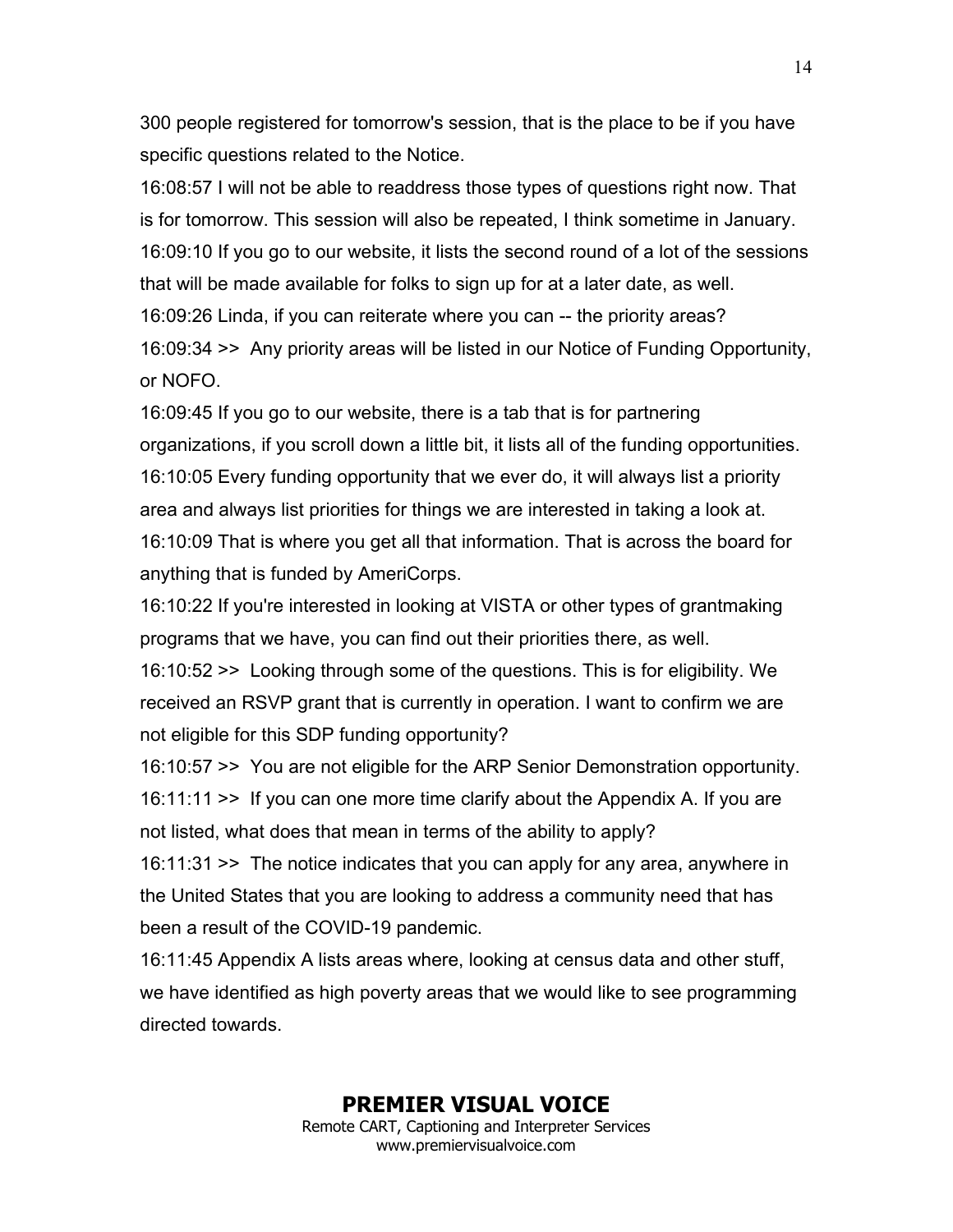16:11:57 You can either apply for one of those areas that is listed on appendix A, or you can apply for anywhere in the United States.

16:12:28 >> Like I said, this is a little different from other types of funding opportunities. Like for example, for FGP or -- what is listed on Appendix A is what you have to apply for. However, with this, ARP funding, we know that communities across the country have suffered as a result of this pandemic. 16:12:50 We want to give every opportunity for those communities to have their needs addressed. So, that is the reason why it is open for anywhere in the country, but at the same time, we know there are high poverty areas that have suffered greatly that we don't have programs in.

16:13:02 We want folks to take a look at that. I just saw a question pop up that says where is Appendix A?

16:13:21 When you go for funding opportunity, there are links that are listed for the NOFO. There is a link for Appendix A and there is also a link to the Appendix B, which talks about specific performance measures that we are directing folks to use.

16:13:35 >> Which AmeriCorps grants can be applied for that do not require a match?

16:13:52 >> I don't know if I can answer that. All of our grants for AmeriCorps Seniors, there is a match requirement. You can take a look of our funding opportunity page to see what is going on with VISTA or AmeriCorps State and National.

16:14:13 >> A lot of things will be covered in the webinar tomorrow. We can save those and hopefully you can attend the webinar for tomorrow and that should cover a lot of the questions.

16:14:25 Match can be in cash or in-kind.

16:14:42 >> A couple of people are asking for examples of programs. Like a general SDP program, what it may look like.

#### **PREMIER VISUAL VOICE**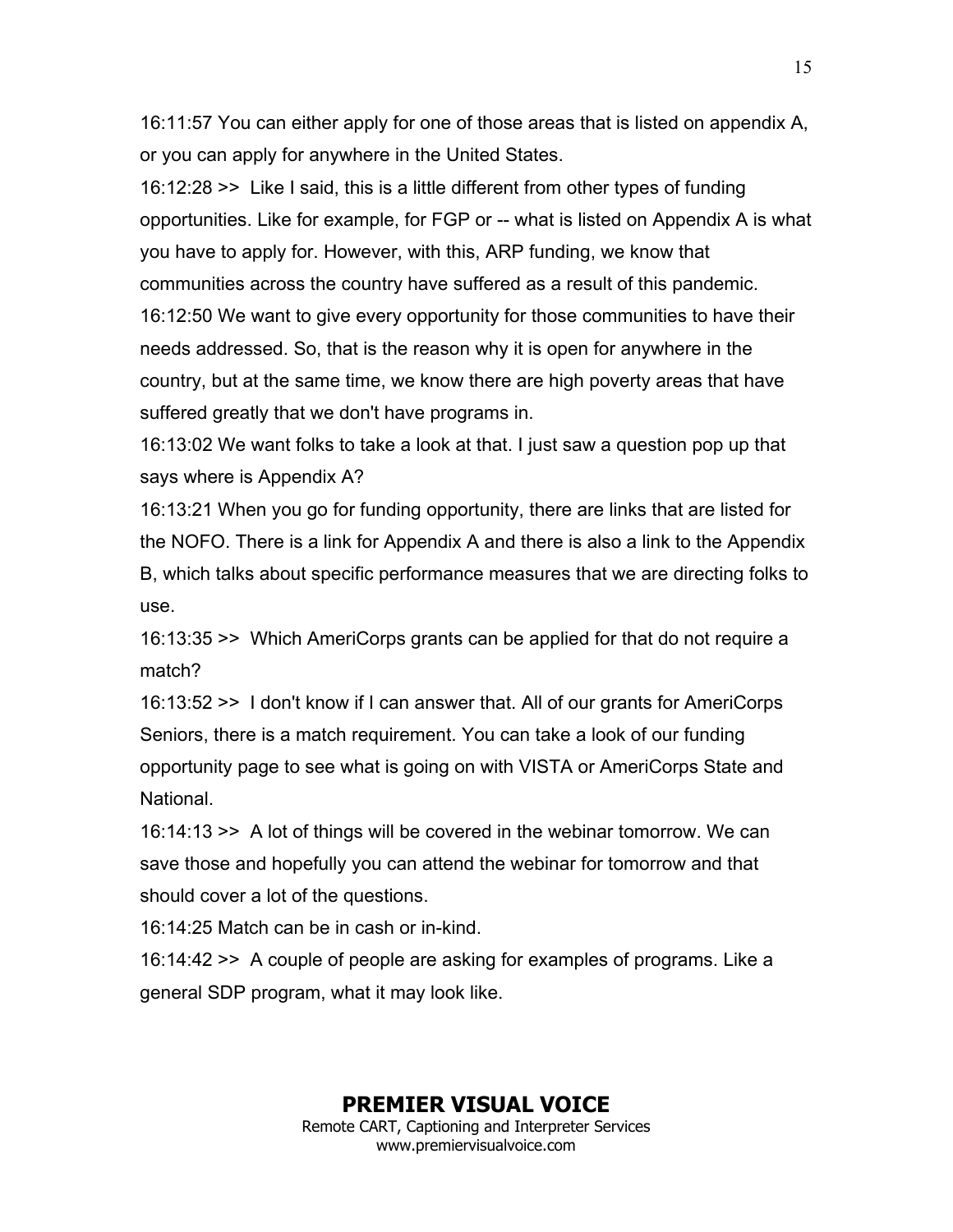16:15:23 >> Just in general, let me see if I can think of one. We have a program that uses senior volunteers to connect them with food insecurity issues, connecting them with food banks.

16:15:23 Connecting with the SNAP program, and so forth.

16:15:41 But also connecting them with resources around job opportunities and workforce development. That is one example of a Senior Demonstration Program.

16:16:06 It sounds very different from our traditional program. Where Foster Grandparents, we have some that were working in schools with children who need assistance, and they are only working with those kids.

16:16:15 With the SDP program, they are able to branch out a little bit more and impact children, their families, and the community in a more broader way. 16:16:19 That is one example.

16:16:27 >> What are the regulations around non-US citizens serving as your volunteers or benefiting from the programming?

16:16:49 >> You have to be a US citizen or a permanent resident in order to be able to benefit from our programs, to receive a stipend, or to receive an education award, if you are serving in a program that offers that.

16:16:59 >> Does participation in AARP program --

16:17:01 >> I'm sorry,

16:17:10 >> Does participation in AARP program limit participation in

AmeriCorps programs?

16:17:21 >> No. If the question is can you get multiple types of grants from our agency, the answer is yes, you can.

16:17:30 I saw a question pop up about a location that was not listed Appendix A in Massachusetts.

16:17:38 There is nothing that would prohibit you or stop you from applying with the community that is not listed on Appendix A.

16:17:49 I don't want folks to think that just because you do not see it on there, that means we are not interested in that location or that area.

# **PREMIER VISUAL VOICE**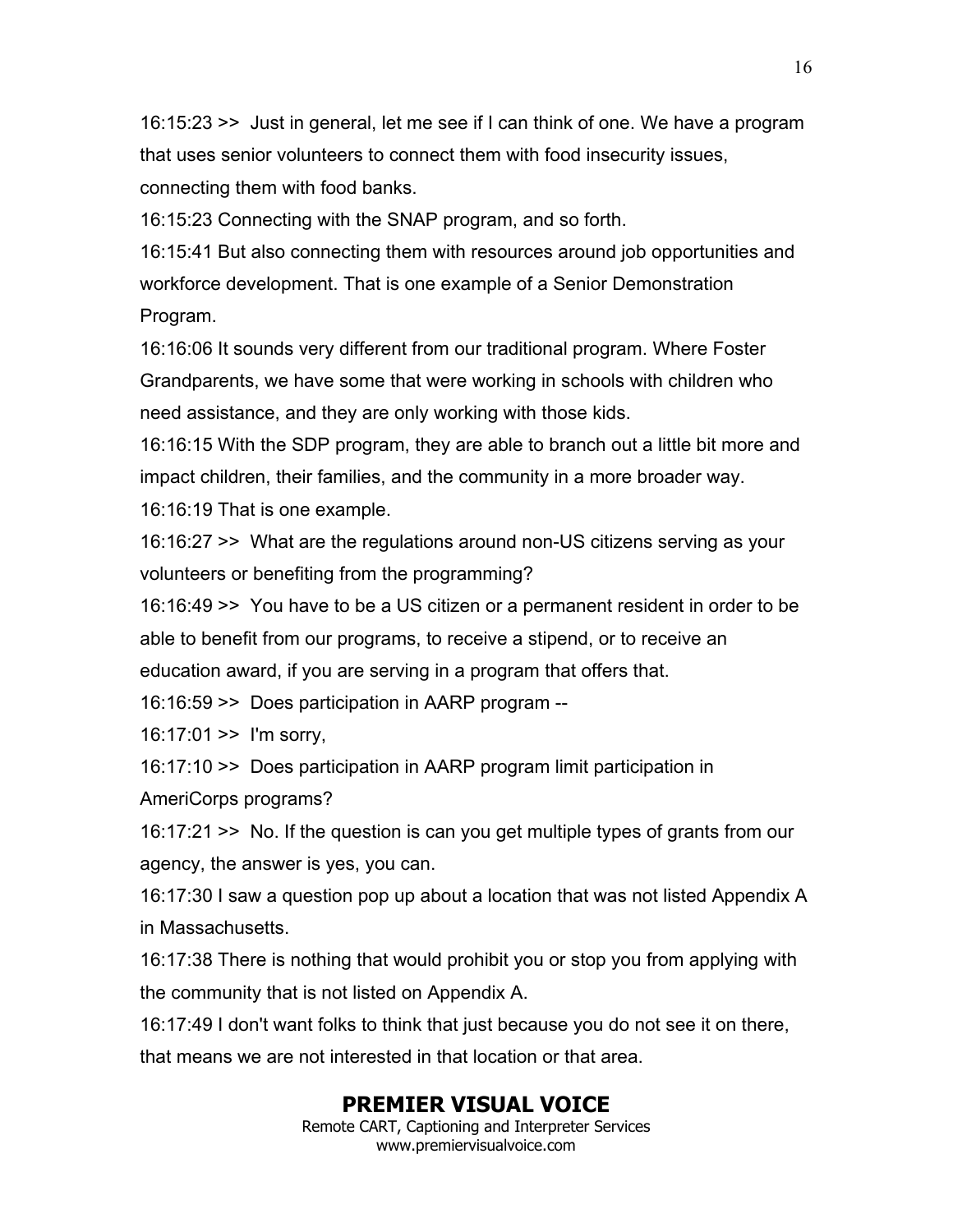16:18:05 Again, you can apply anywhere in the country. What is listed on Appendix A are areas in communities that we know that have been identified by census reports as high poverty areas.

16:18:23 We are also looking for communities where there are Native American communities and Tribes, as well as we have very few programs that are serving and operating in the US territories.

16:18:28 That is why those areas are listed on Appendix A.

16:18:43 >> Can you clarify, there has been a few questions about volunteers that are 55 and over. Can you talk about that eligibility?

16:18:50 >> As long as they are over 55, they are available to serve in our AmeriCorps Seniors programs.

16:19:15 >> Several questions asking if these are federal grants with federal guidelines for accountability.

16:19:26 >> Yes, AmeriCorps is a federal agency, so you bet we will have federal requirements, federal reporting, expectations.

16:20:06 >> We have RSVP programs and nonprofit and definitely have low income and COVID restrictions in our areas. Are we -- this is a question about, if they already have a AmeriCorps Seniors program, can they apply even though they have low income and COVID issues in their area?

16:20:06 Again, this program is intended for organizations that do not have a current grant with us.

16:20:28 We had two other opportunities for existing grantees to apply for ARP funding, and those two opportunities are now closed. Again, this third opportunity is for organizations that do not have a current grant with AmeriCorps Seniors. 16:20:39 >> Are there prerequisites to operate a senior volunteer program previously?

16:21:08 >> Prerequisites. I think in general, all of our programs have systems or standard operating procedures to run the program. They have staff who can serve as the director and make sure that the objectives that were articulated in the grant applications, that those are met and carried out.

# **PREMIER VISUAL VOICE**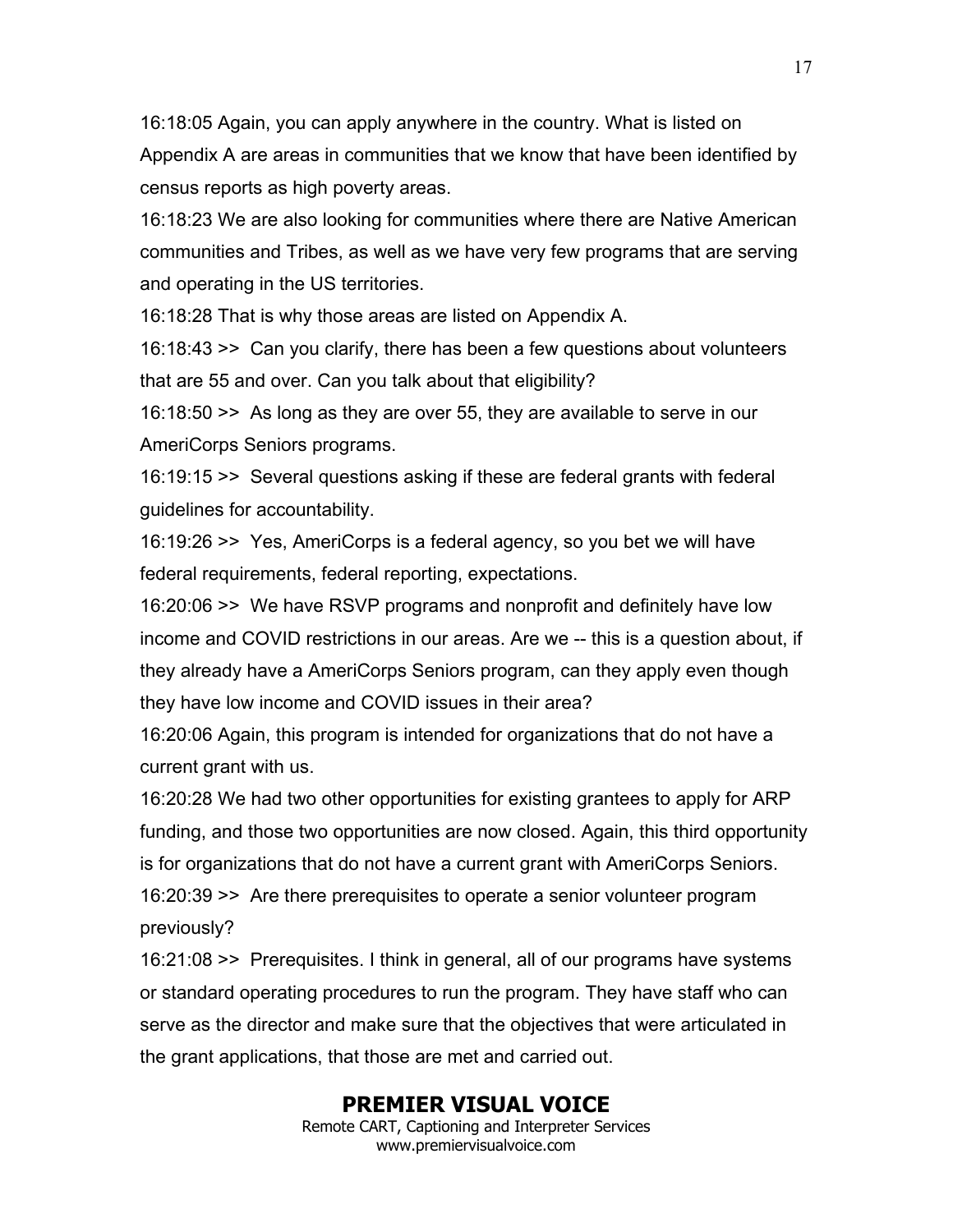16:21:23 There are, just as with any federal grant, there are financial obligations or requirements that you have to meet.

16:21:35 We do a check to make sure that the person who is running the program is not on an exclusion parties list.

16:21:59 I'm trying to think of all of the ways to answer that question. There are requirements because this is federal money, and because this is, there are specific requirements that we expect our grantees to be able to address and be able to produce.

16:22:12 I am sure many nonprofits and many of you on the phone do have standard operating procedures for staff members in place.

16:22:21 If you have that, I think this opportunity to apply should be of interest to you.

16:22:32 I just saw a question that popped up about the minimum amount.

16:22:36 The NOFO explains the minimum amount that we are looking at.

16:22:42 I don't recall the dollar amount. I think it's \$100,000 or \$150,000, it is in the Notice.

16:23:03 >> Can I expand on themes? This is a competitive grant process, so I am not allowed to answer any questions like that.

16:23:08 Don't want to give any unfair advantages.

16:23:22 >> A lot of questions that are coming in will be addressed hopefully with tomorrow's webinar that reviews the NOFO.

16:23:46 >> I hope this presentation has - some thoughts about the innovative ways that organizations and communities can use the Senior Demonstration Program in general.

16:24:04 It is an opportunity for organizations to go beyond some of the traditional requirements of our FGP, and an RSVP programming.

16:24:19 I encourage all of you, there is information on our website that goes into some examples about Senior Demonstration Programs.

16:24:19 I encourage you to take a look at our website and learn more about the programs.

# **PREMIER VISUAL VOICE**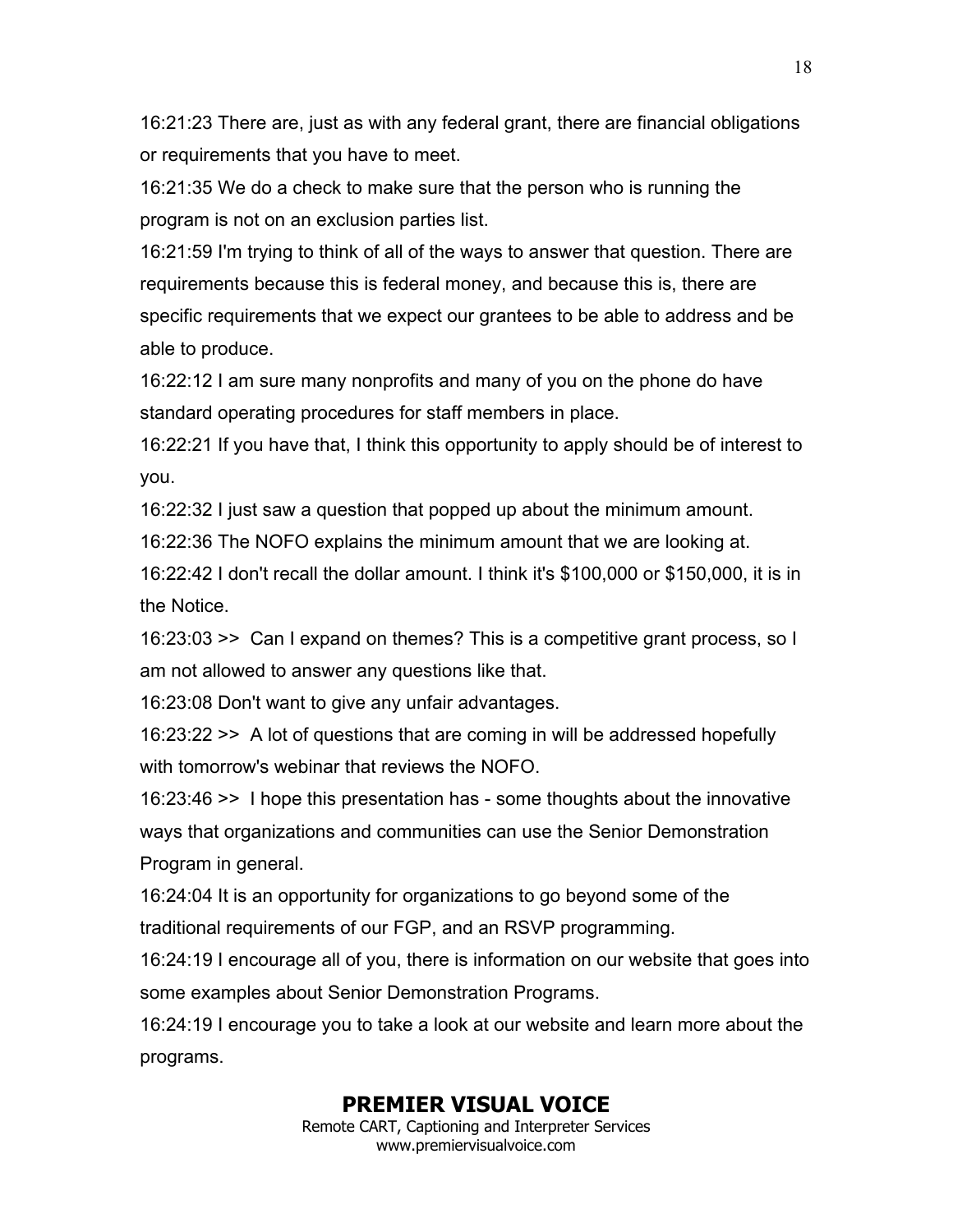16:24:36 Learn more about our traditional programs. I hope you learned something about our agency and the programs that we support.

16:24:57 >> As a quick note, on the same website that we posted that lists the resources and everything for the program, there is a FAQ document that we are updating frequently.

16:25:04 I think I will post that link into the main - will have access to it. 16:25:32 >> And as I am looking to the same link, that will be where the recording will be. As they are made available that will be posted to the website to the link that I just added to the chat box.

16:26:03 There are still a lot of questions about who can apply. Again, Linda did a really good job explaining Appendix A and what that means for eligibility. 16:26:13 Thank you for explaining that. Some are concerned if the organization is not listed in Appendix A, what that may mean.

16:26:32 Any other questions that you see before we end our time here? 16:26:38 >> How can our organization become an RSVP agency? 16:27:03 Our RSVP programs have service locations where their volunteers are

serving, so many of them reach out to organizations and partners in their communities to place an RSVP volunteer.

16:27:30 If there is an RSVP grants in your community that you can identify by looking on our website, you can reach out to that grantee to inquire about becoming a placement site, or the organization can apply for an RSVP grant. 16:27:39 Next competition for RSVP will not be until 2025. That is when our next

round for RSVP grants will be made available.

16:27:57 If we registered for today, do we have to register for each of the sessions? Each session has a different link so in order to see or hear tomorrows, you have to register for that particular session.

16:28:21 >> It's asking if we can speak a bit about the difference between AmeriCorps Seniors and other levels of AmeriCorps service. Is the program functionally the same? That volunteers have to be over 55?

#### **PREMIER VISUAL VOICE**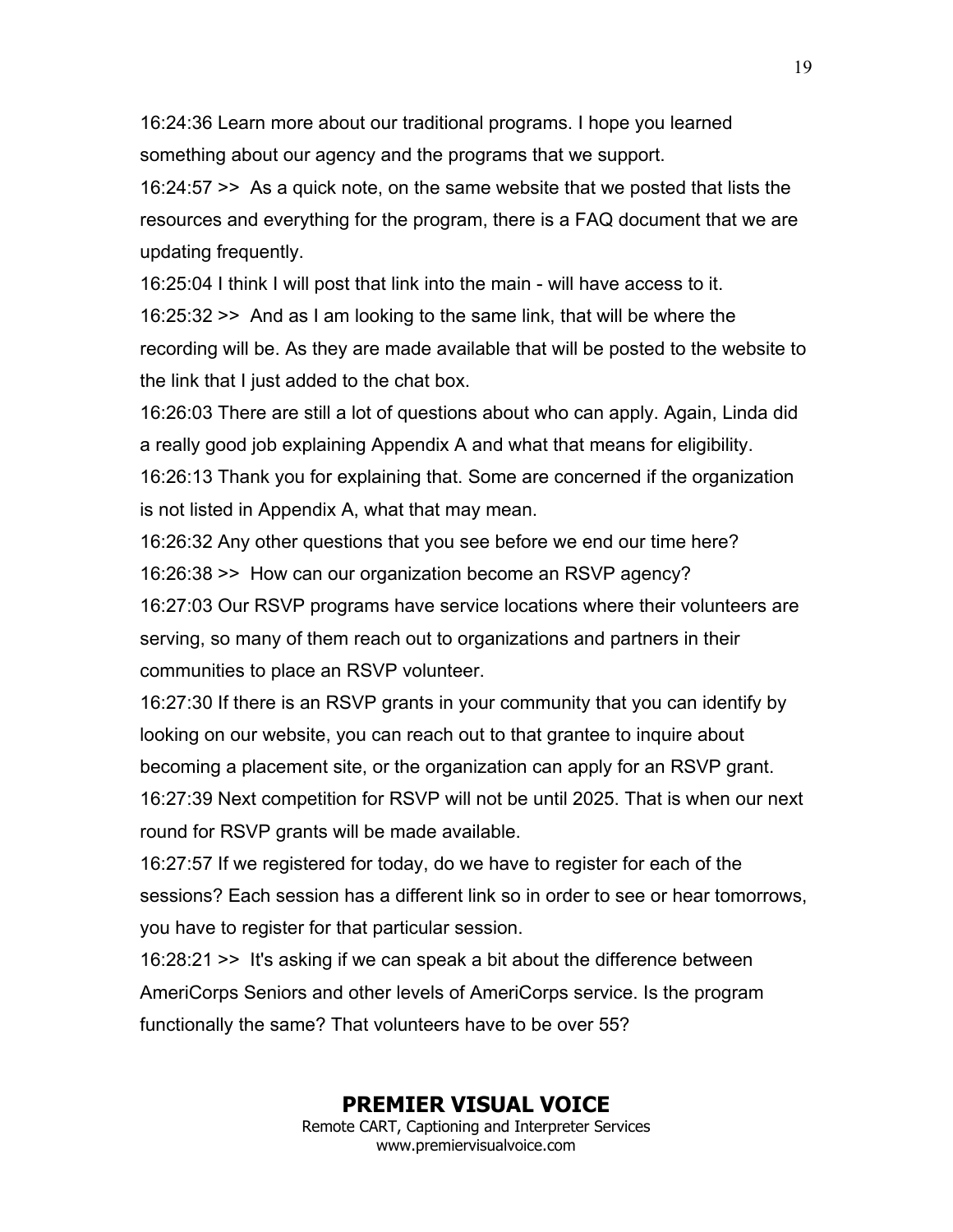16:28:32 >> You mean in how is AmeriCorps Seniors different from AmeriCorps State and National or AmeriCorps NCCC?

16:28:44 >> Just the difference between AmeriCorps Seniors and other AmeriCorps service.

16:28:57 >> With AmeriCorps State and National, anyone can serve. However, a lot of the programs they are traditionally younger volunteers. They are not volunteers, they are members. They receive a living allowance while they are serving.

16:29:20 They are serving full-time or part-time in a full-time or part-time capacity. With AmeriCorps Seniors, all of our volunteers are over the age of 55. There is training and support, specifically for volunteers over the age of 55. 16:29:45 I guess that is the biggest difference there. Also, the senior volunteers are not serving in a full-time capacity, the way that AmeriCorps State and National or NCCC members are volunteering.

16:29:53 >> There is a quest to clarify what volunteer stations mean.

16:30:09 >> Volunteer stations are the locations where the volunteers show up to serve. For example, a soup kitchen or middle school, or elementary school. Volunteers stations and service locations are used interchangeably.

16:30:20 It is the place that volunteers are serving or placed.

16:30:31 >> There's a couple questions asking about who provides volunteers. Is there help with recruiting volunteers?

16:30:50 >> The programs do a lot of recruitment on the local level. The help that is provided from our agency is in the form of marketing materials that folks can use.

16:31:01 The organization that receives the grants and placement locations are largely responsible for recruiting their volunteers.

16:31:45 Can we utilize chaperones on the school bus?

16:32:12 >> With an RSVP program, that is something that you potentially do.

But with the standard programming, that is not something that occurs. However,

# **PREMIER VISUAL VOICE**